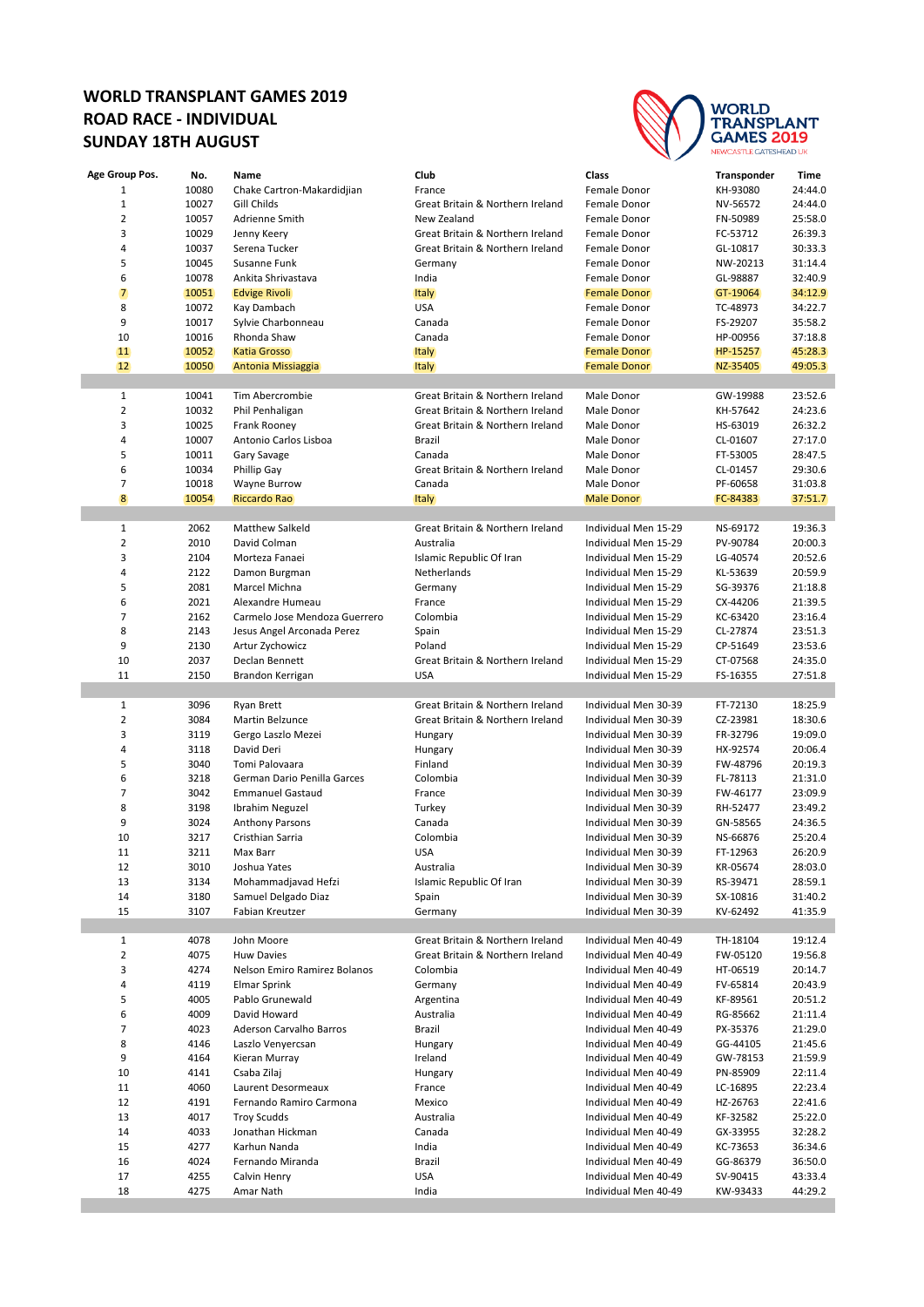|                         | 5003 | Juan Pablo Juarez                | Argentina                        | Individual Men 50-59                         | TX-06670 | 19:05.4                                                        |
|-------------------------|------|----------------------------------|----------------------------------|----------------------------------------------|----------|----------------------------------------------------------------|
| $\overline{2}$          | 5127 | Simon Perkin                     | Great Britain & Northern Ireland | Individual Men 50-59                         | NV-08623 | 20:53.4                                                        |
| 3                       | 5002 | Gustavo Enrique Escudero         | Argentina                        | Individual Men 50-59                         | HZ-43356 | 20:56.0                                                        |
| 4                       | 5204 | Trevor Lynch                     | Ireland                          | Individual Men 50-59                         | HN-98972 | 21:53.5                                                        |
| 5                       | 5155 | Sven Taubmann                    | Germany                          | Individual Men 50-59                         | KG-76835 | 25:15.0                                                        |
| 6                       | 5238 | Mario Lefevere                   | Netherlands                      | Individual Men 50-59                         | HS-78749 | 25:41.2                                                        |
| 7                       | 5281 | Lars Santesson                   | Sweden                           | Individual Men 50-59                         | SR-83526 | 26:36.9                                                        |
| $\boldsymbol{8}$        | 5212 | <b>Daniele Dorizzi</b>           | <b>Italy</b>                     | Individual Men 50-59                         | FG-52058 | 26:51.8                                                        |
| 9                       | 5144 | Eberhard Schollmeyer             | Germany                          | Individual Men 50-59                         | CL-01508 | 30:37.1                                                        |
| 10                      | 5031 | Julio Fernando Santos Ferreira   | Brazil                           | Individual Men 50-59                         | LV-84034 | 30:37.4                                                        |
| 11                      | 5261 | Alexey Nakostenko                | Russia                           | Individual Men 50-59                         | FN-35575 | 32:47.8                                                        |
| 12                      | 5277 | Jose Lopez                       | Spain                            | Individual Men 50-59                         | GP-61215 | 35:48.8                                                        |
| 13                      | 5034 | Claude Laflamme                  | Canada                           | Individual Men 50-59                         | FZ-15607 | 37:29.4                                                        |
| 14                      | 5009 | <b>Brendan Gowdie</b>            | Australia                        | Individual Men 50-59                         | KN-55248 | 39:32.9                                                        |
| 15                      | 5326 | Raghavendra Nagaraj              | India                            | Individual Men 50-59                         | KG-39791 | 45:34.5                                                        |
|                         |      |                                  |                                  |                                              |          |                                                                |
| 1                       | 6054 | <b>Andrew Lewis</b>              | Great Britain & Northern Ireland | Individual Men 60-69                         | SV-25425 | 22:31.1                                                        |
| $\mathbf 2$             | 6082 | Shaun Roberts                    | Great Britain & Northern Ireland | Individual Men 60-69                         | KG-06481 | 23:02.7                                                        |
| 3                       | 6068 | John Mould                       | Great Britain & Northern Ireland | Individual Men 60-69                         | SS-24790 | 23:18.7                                                        |
| 4                       | 6058 | David Jones                      | Great Britain & Northern Ireland | Individual Men 60-69                         | KP-36144 | 23:44.5                                                        |
| 5                       | 6126 | <b>Arduino Giorgi</b>            | <b>Italy</b>                     | Individual Men 60-69                         | SV-13805 | 24:25.1                                                        |
| 6                       | 6048 | Jean Michel Borne                | France                           | Individual Men 60-69                         | RW-58313 | 26:56.9                                                        |
|                         |      | Giovanni Fadda                   |                                  |                                              |          | 28:02.8                                                        |
| 7<br>8                  | 6128 |                                  | <b>Italy</b>                     | Individual Men 60-69<br>Individual Men 60-69 | KN-93581 | 30:06.4                                                        |
|                         | 6140 | Arno Hoeckx                      | Netherlands                      |                                              | HX-43917 |                                                                |
| 9                       | 6145 | Henny Tolboom                    | Netherlands                      | Individual Men 60-69                         | LP-89811 | 32:36.3                                                        |
| 10                      | 6203 | Howard Jung Jr.                  | <b>USA</b>                       | Individual Men 60-69                         | CV-37006 | 33:19.4                                                        |
| 11                      | 6153 | Terje Aarsand                    | Norway                           | Individual Men 60-69                         | LG-74054 | 33:46.9                                                        |
| 12                      | 6179 | Vicente Granados-Cabezas         | Spain                            | Individual Men 60-69                         | CL-01906 | 35:48.5                                                        |
|                         |      |                                  |                                  |                                              |          |                                                                |
| $\mathbf{1}$            | 7071 | <b>Thomas Stokes</b>             | <b>USA</b>                       | Individual Men 70-79                         | PZ-66136 | 27:12.8                                                        |
| $\overline{2}$          | 7023 | <b>Tony Scott</b>                | Great Britain & Northern Ireland | Individual Men 70-79                         | SF-76180 | 31:48.1                                                        |
| 3                       | 7062 | Jim Brien                        | <b>USA</b>                       | Individual Men 70-79                         | NS-63073 | 43:50.6                                                        |
|                         |      |                                  |                                  |                                              |          |                                                                |
| $\mathbf{1}$            | 8008 | David Rozelle                    | <b>USA</b>                       | Individual Men 80+                           | CR-70601 | 45:24.2                                                        |
| $\overline{2}$          | 8002 | Michael Gibbons                  | Great Britain & Northern Ireland | Individual Men 80+                           | TC-39981 | 49:24.6                                                        |
| 3                       | 8000 | Jean-Claude Le Bourhis           | France-Male                      | Individual Men 80+                           | NT-22725 | 49:38.8                                                        |
|                         |      |                                  |                                  |                                              |          |                                                                |
| 1                       | 2004 | Maria Teresa Del Valle Paniceres | Argentina                        | Individual Women 15-29                       | NT-43332 | 25:08.7                                                        |
| $\overline{2}$          | 2119 | Gisela Romero                    | Mexico                           | Individual Women 15-29                       | SS-10679 | 27:54.7                                                        |
| 3                       | 2038 | Elizabeth Morris                 | Great Britain & Northern Ireland | Individual Women 15-29                       | NS-52485 | 30:25.9                                                        |
| 4                       | 2039 | Ella Gibson                      | Great Britain & Northern Ireland | Individual Women 15-29                       | FF-14828 | 30:41.2                                                        |
|                         |      |                                  |                                  |                                              |          | 31:40.0                                                        |
| 5                       |      |                                  |                                  |                                              |          |                                                                |
|                         | 2118 | Erika Aguirre                    | Mexico                           | Individual Women 15-29                       | PS-88670 |                                                                |
| 6                       | 2145 | <b>Emilie Dafflon</b>            | Switzerland                      | Individual Women 15-29                       | NR-94630 | 32:42.2                                                        |
| 7                       | 2017 | Rosane Morais                    | Brazil                           | Individual Women 15-29                       | TC-57193 | 34:24.1                                                        |
|                         |      |                                  |                                  |                                              |          |                                                                |
| $\mathbf{1}$            | 3068 | <b>Ellie Lacey</b>               | Great Britain & Northern Ireland | Individual Women 30-39                       | NX-27197 | 21:28.0                                                        |
| $\overline{2}$          | 3088 | Nadia Stock                      | Great Britain & Northern Ireland | Individual Women 30-39                       | HT-21472 | 21:44.4                                                        |
| з                       | 3222 | Tatiana Narvaez Orozco           | Colombia                         | Individual Women 30-39                       | NZ-20177 | 22:49.6                                                        |
| 4                       | 3146 | Anna Pokojska                    | Ireland                          | Individual Women 30-39                       | FN-40253 | 26:41.0                                                        |
| 5                       | 3187 | Lise Henry                       | Switzerland                      | Individual Women 30-39                       | HV-71739 | 29:34.8                                                        |
| 6                       | 3141 | Sahar Mahdavipour                | Islamic Republic Of Iran         | Individual Women 30-39                       | TV-66998 | 29:53.8                                                        |
| $\overline{7}$          | 3022 | Patricia Fonseca                 | Brazil                           | Individual Women 30-39                       | NT-41673 | 31:19.9                                                        |
| 8                       | 3025 | Audree Descheneaux               | Canada                           | Individual Women 30-39                       | HZ-79411 | 31:59.5                                                        |
| 9                       | 3020 | Debora Reichert                  | Brazil                           | Individual Women 30-39                       | CL-01990 | 32:11.5                                                        |
| 10                      | 3028 | Jesse Gignac                     | Canada                           | Individual Women 30-39                       | SZ-12285 | 39:04.1                                                        |
|                         |      |                                  |                                  |                                              |          |                                                                |
| 1                       | 4089 | Melissa Fehr                     | Great Britain & Northern Ireland | Individual Women 40-49                       | HG-77861 | 23:05.9                                                        |
| $\overline{\mathbf{2}}$ | 4081 | Karen Keery                      | Great Britain & Northern Ireland | Individual Women 40-49                       | HZ-81484 | 24:46.6                                                        |
| 3                       | 4021 | Githa Otte                       | Belgium                          | Individual Women 40-49                       | FH-39969 | 25:12.6                                                        |
| 4                       | 4074 | Henrietta Butcher                | Great Britain & Northern Ireland | Individual Women 40-49                       | NS-33658 | 25:41.9                                                        |
| 5                       | 4169 | Sinead Mcgowan                   | Ireland                          | Individual Women 40-49                       | KL-39223 | 25:53.6                                                        |
|                         | 4260 |                                  |                                  | Individual Women 40-49                       |          | 25:57.4                                                        |
| 6                       |      | Jackie Kaczynski                 | USA                              |                                              | NT-75976 |                                                                |
| 7                       | 4280 | Bee Eng Dang                     | Singapore                        | Individual Women 40-49                       | SH-56001 | 28:32.3                                                        |
| 8                       | 4227 | Jenny Bjork                      | Sweden-Female                    | Individual Women 40-49                       | FS-86770 |                                                                |
| 9                       | 4228 | Carine Moix                      | Switzerland                      | Individual Women 40-49                       | FW-29787 |                                                                |
| 10                      | 4170 | Ayelet Mitzafon                  | Israel                           | Individual Women 40-49                       | SL-32581 |                                                                |
| 11                      | 4028 | Priscilla Pignolatti             | Brazil                           | Individual Women 40-49                       | RC-47786 |                                                                |
| 12                      | 4027 | Luciane De Lima                  | Brazil                           | Individual Women 40-49                       | SP-74681 |                                                                |
| 13                      | 4273 | Leidy Yaneth Beltran Garcia      | Colombia                         | Individual Women 40-49                       | CL-01404 | 30:12.6<br>30:42.5<br>30:45.2<br>30:54.7<br>31:45.9<br>31:49.7 |
| 14                      | 4262 | Kaat Tahy                        | <b>USA</b>                       | Individual Women 40-49                       | GL-67457 |                                                                |
| 15                      | 4025 | Gabriela Noronha                 | Brazil                           | Individual Women 40-49                       | PF-50015 | 33:23.4<br>38:29.1                                             |
| 16                      | 4163 | Emma O'Sullivan                  | Ireland                          | Individual Women 40-49                       | TT-87493 |                                                                |
| 17                      | 4032 | Deanna Brady                     | Canada                           | Individual Women 40-49                       | HV-74364 |                                                                |
| 18                      | 4168 | Orla Hogan                       | Ireland                          | Individual Women 40-49                       | FG-75353 |                                                                |
|                         |      |                                  |                                  |                                              |          | 41:01.4<br>41:29.4<br>56:28.8                                  |
| 1                       | 5274 | Susanna Burri                    | South Africa                     | Individual Women 50-59                       | NF-39606 | 30:26.7                                                        |
|                         |      |                                  |                                  |                                              |          |                                                                |
| $\overline{2}$          | 5084 | Caroline White                   | Great Britain & Northern Ireland | Individual Women 50-59                       | RN-61956 | 31:32.1                                                        |